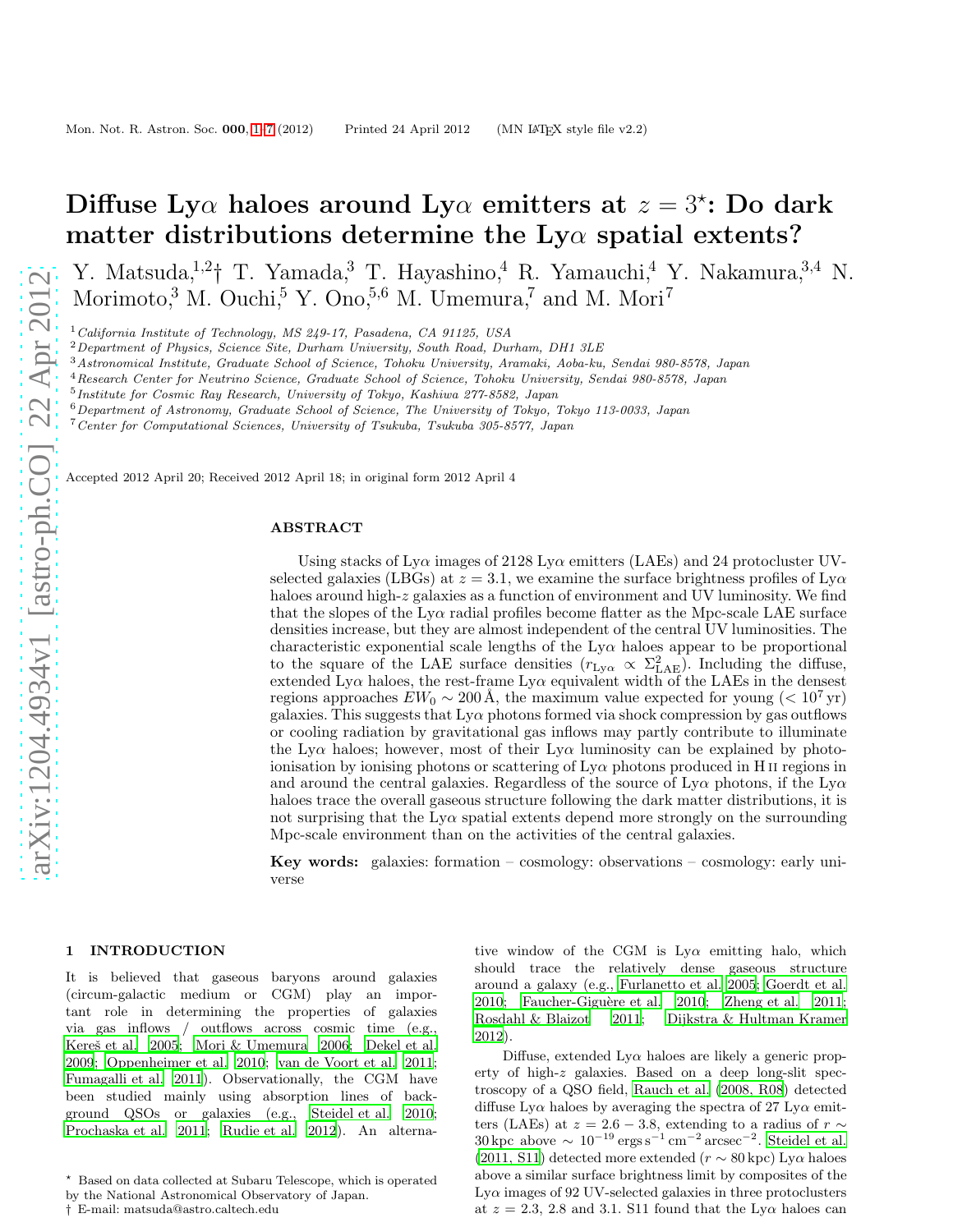# 2 Y. Matsuda et al.

be well fitted by an exponential profile and that the slopes of the Ly $\alpha$  haloes depend weakly on the central Ly $\alpha$  equivalent widths.

What determines the  $L_{\text{V}}\alpha$  halo structure? The galaxies in S11 are known to reside in galaxy over-dense regions with  $\delta_{gal} \sim 4 - 7$  [\(Steidel et al. 2000](#page-6-5), [2005;](#page-6-6) Erb, Bogosavljević, & Steidel 2011), while most of R08's galaxies would reside in blank field. Moreover, the UV continuum luminosities of the S11's galaxy sample are  $\geq 10$ times brighter than those of the R08' s galaxies. To fill these gaps, we require observations covering larger dynamic ranges of environment and UV luminosity. Here, we examine the properties of Ly $\alpha$  haloes around LAEs at  $z = 3.1$  based on our wide-field deep  $Ly\alpha$  imaging data.

In this paper, we use AB magnitudes and adopt cosmological parameters,  $\Omega_M = 0.3$ ,  $\Omega_{\Lambda} = 0.7$  and  $h = 0.7$ . In this cosmology, the Universe at  $z = 3.1$  is 2.0 Gyr old and  $1.0''$ corresponds to a physical length of 7.6 kpc at  $z = 3.1$ .

#### 2 OBSERVATIONS AND DATA REDUCTION

We use the same data set as in [Matsuda et al. \(2011](#page-5-13)) and [Yamada et al. \(2012a, Y12\)](#page-6-7). Full detail of the observations and data reduction were described in Y12. Using a narrow-band filter,  $NB497$  (CW=4977 Å and  $FWHM=77 \text{Å}$ , [Hayashino et al. 2004](#page-5-14)) on Subaru Suprime-Cam [\(Miyazaki et al. 2002](#page-5-15)), we observed 12 pointings: Great Observatories Origins Deep Survey-North (GOODS-N), Subaru Deep Field (SDF), three fields in Subaru-XMM Deep Survey (SXDS-C, N, and S) and seven fields around SSA22 (SSA22-Sb1-7). The SSA22 contains the protocluster at  $z = 3.09$  [\(Steidel et al. 1998,](#page-6-8) [2000\)](#page-6-5). For the SSA22 fields, we obtained broad-band  $(B \text{ and } V)$  images in our observing runs. For GOODS-N, we used archival raw B and V -band images [\(Capak et al. 2004\)](#page-5-16). For the SDF and SXDS fields, we used public, reduced B and V-band images [\(Kashikawa et al. 2004](#page-5-17); [Furusawa et al. 2008](#page-5-18)).

We reduced the raw data with SDFRED [\(Yagi et al.](#page-6-9) [2002](#page-6-9); [Ouchi et al. 2004](#page-5-19)) and IRAF. For photometric calibration, we used the photometric and spectrophotometric standard stars [\(Oke 1990](#page-5-20); [Landolt 1992](#page-5-21)). We corrected the magnitudes using the Galactic extinction map of [Schlegel, Finkbeiner, & Davis \(1998](#page-6-10)). We aligned the combined images and smooth with Gaussian kernels to match their seeing to a FWHM of  $1.0''$  or  $1.1''$  depending on the original seeing. We made BV images  $[BV = (2B + V)/3]$  for the continuum at the same effective wavelength as NB497 and made  $NB<sub>c</sub>$  (continuum subtracted NB497) images for emission-line images. The total survey area after masking low S/N regions and bright stars is 2.4 square degrees and the survey volume is  $1.8 \times 10^6$  comoving Mpc<sup>3</sup>. The 1- $\sigma$  surface brightness limits of the  $NB_c$  images are  $0.7 - 1.2 \times 10^{-18} \text{ erg s}^{-1} \text{ cm}^{-2} \text{ arcsec}^{-2}.$ 

#### 3 RESULTS

We use a sample of LAEs selected by Y12. The selection criteria are as follows.

 $(1)NB497 < 25.73$   $(S/N > 6.6)$ , and,

$$
(2a)BV - NB497 > 1.0 \& B - V_c > 0.2 \ (V_c < 26.5),
$$



<span id="page-1-0"></span>Figure 1. Distribution of BV magnitudes and the surface overdensities of 2128 LAEs at  $z = 3.1$  (red dots) from [Yamada et al.](#page-6-7)  $(2012a, Y12)$  and 24 LBGs at  $z = 3.1$  in the SSA22 protocluster (blue stars) from [Steidel et al. \(2003](#page-6-11)). The BV is the continuum magnitude at the rest-frame wavelength of  $\sim 1220$ Å. The local over-density of LAEs  $(\delta_{\text{LAE}} \equiv (\Sigma - \bar{\Sigma})/\bar{\Sigma})$  is calculated by smoothing the LAE sky distributions with a Gaussian kernel of  $\sigma=1.5'$  (or FWHM $\sim 5 h^{-1}$  comoving Mpc). The dotted lines represent boundaries between sub-samples for composites.

or,

 $(2b)BV - NB497 > 1.3$   $(V<sub>c</sub> > 26.5),$ 

where  $V_c$  is the line-corrected V-band magnitude. The  $B V_c$  criteria is useful to further prevent the contamination of [O II] emitters at  $z = 0.33$  although we cannot apply it to the continuum faint sources,  $V_c > 26.5$ . For the robustness of the sample, we also apply an additional constraint that the observed  $BV - NB497$  colour must be larger than the 4- $\sigma$  value. The previous spectroscopic observations show that the contamination of the foreground objects, mostly [O ii] emitters at  $z = 0.33$ , is at most  $1 - 3\%$ , or negligible for the LAE sample [\(Matsuda et al. 2005](#page-5-22), [2006](#page-5-23); [Yamada et al.](#page-6-12) [2012b\)](#page-6-12).

From the total 2161 sample, we exclude 33 LAEs (1.5% of the whole sample) whose positions are within 20′′ from the edge of the images. In Figure [1,](#page-1-0) we show BV magnitudes and surface densities of the remaining 2128 LAEs. The BV magnitude represents the rest-frame UV continuum luminosity near 1220 Å. The surface over-density  $(\delta_{\text{LAE}} \equiv (\Sigma - \overline{\Sigma})/\overline{\Sigma})$ is derived by smoothing the LAE sky distribution with a Gaussian kernel with a size of  $\sigma = 1.5'$  (or FWHM  $\sim 5 h^{-1}$  comoving Mpc) as used in Y12, whose scale is close to the median distance between the nearest neighbours of LAEs in the blank fields (SXDS, GOODS-N and SDF). We confirmed that the result does not change significantly if we use slightly different kernel sizes. We divide the LAE sample into four sub-samples based on the LAE surface density or the central BV magnitude (see Figure [1](#page-1-0) and Table [1\)](#page-2-0). We chose the boundaries between the sub-samples as follows.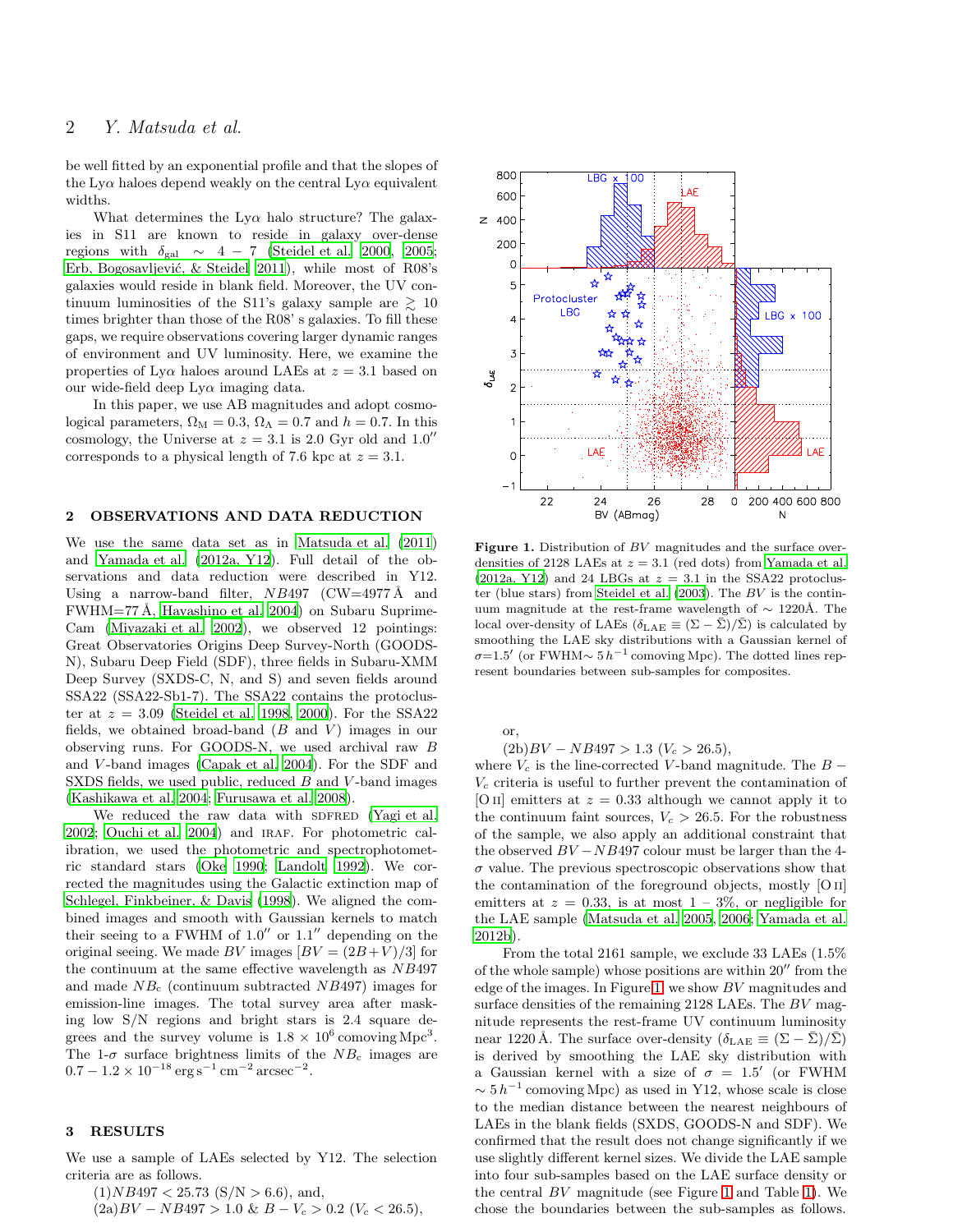| Sample                           | N    | $\delta^a_{\rm LAE}$ | $NB_c^b$<br>(mag) | $BV^b$<br>(mag) | $NB_c^c$<br>(mag) | $BV^c$<br>(mag) | $EW_0^d$<br>$\rm (\AA)$ | $EW_0^e$<br>(Å) | $\mathrm{C}_{NB_c}^f$<br>$(10^{-18})$ | $r'_{NB_c}$<br>(kpc) | $C_{BV}^f$<br>$(10^{-18})$ | $r_{BV}^J$<br>(kpc) |
|----------------------------------|------|----------------------|-------------------|-----------------|-------------------|-----------------|-------------------------|-----------------|---------------------------------------|----------------------|----------------------------|---------------------|
| $2.5 < \delta^a_{\rm LAE} < 5.5$ | 130  | $3.5\,$              | 25.50             | 27.17           | 24.26             | 26.73           | 88                      | 183             | 0.7                                   | 20.4                 | 0.3                        | 10.3                |
| $1.5 < \delta_{\rm LAE}^a < 2.5$ | 273  | $1.9\,$              | 25.36             | 26.94           | 24.49             | 26.47           | 81                      | 117             | 1.4                                   | 13.2                 |                            |                     |
| $0.5 < \delta^a_{\rm LAE} < 1.5$ | 861  | 0.9                  | 25.40             | 26.95           | 24.70             | 26.64           | 79                      | 112             | 1.4                                   | 10.7                 |                            |                     |
| $-1<\delta^a_{\rm LAE}<0.5$      | 864  | 0.1                  | 25.35             | 26.97           | 24.77             | 26.68           | 84                      | 109             | 1.5                                   | 9.1                  |                            |                     |
| $21 < BV^b < 25$                 | 31   | 0.5                  | 23.54             | 24.59           | 22.39             | 23.91           | 50                      | 76              | $3.2\,$                               | 14.3                 | 0.9                        | 18.8                |
| $25 < BV^{b} < 26$               | 203  | 0.8                  | 24.58             | 25.66           | 23.78             | 25.05           | 51                      | 61              | 1.8                                   | 13.2                 | 0.8                        | 13.3                |
| $26 < BV^{b} < 27$               | 894  | 0.9                  | 25.33             | 26.60           | 24.65             | 26.15           | 61                      | 75              | $1.6\,$                               | 10.2                 | 0.3                        | 14.0                |
| $27 < BV^b < 29$                 | 1000 | 0.9                  | 25.53             | 27.59           | 25.00             | 27.39           | 126                     | 170             | 0.7                                   | 11.9                 |                            |                     |
| Protocluster LBG <sup>9</sup>    | 24   | 3.7                  | 26.19             | 25.31           | 23.05             | 24.18           | 8                       | 53              | 3.2                                   | 18.2                 | 5.0                        | 7.5                 |

<span id="page-2-0"></span>Table 1. Properties of composite sub-samples

<sup>a</sup>The LAE (surface) over-densities calculated by smoothing the LAE spatial distributions with a Gaussian kernel of  $\sigma=1.5'$  (or FWHM $\sim 5 h^{-1}$  comoving Mpc).

 $b$ The magnitudes (AB) measured with  $2''$  diameter aperture photometry.

<sup>c</sup>The magnitudes (AB) measured with isophotal apertures determined on the  $NB_c$  (Ly $\alpha$ ) images with a threshold of 31.5 ABmag arcsec<sup>-2</sup> (or  $8 \times 10^{-20}$  erg s<sup>-1</sup> cm<sup>-2</sup> arcsec<sup>-2</sup>).

<sup>d</sup>The rest-frame Ly $\alpha$  equivalent widths from the 2<sup> $\prime\prime$ </sup> diameter aperture photometry.

<sup>e</sup>The rest-frame Ly $\alpha$  equivalent widths from the isophotal aperture photometry.

f Best-fit parameters assuming a surface brightness profile of  $S(r) = C_n exp(-r/r_n)$ , where  $C_n$  is a constant in units of  $10^{-18}$  erg  $s^{-1}$  cm<sup>-2</sup> arcsec<sup>-2</sup> and  $r_n$  is a scale length.

<sup>g</sup>LBG sample in the SSA22 protocluster from [Steidel et al. \(2003\)](#page-6-11).



<span id="page-2-1"></span>Figure 2. Composite images of  $z = 3.1$  LAE sub-samples and protocluster LBG sample. The upper panels are Ly $\alpha$  images and the lower panels are BV continuum images. All the stacked Ly $\alpha$  images show extended Ly $\alpha$  haloes. The size of the images is  $20'' \times 20''$  $({\sim 150 \times 150 \text{ kpc}^2})$ . The white horizontal bars indicate the angular scale of 100 kpc (physical) at  $z = 3.1$ . The images are displayed with a logarithmic scale with a range between 26 and 33 ABmag arcsec<sup>-2</sup>.

We first divide the sample into two sub-samples near the peaks of the density or BV magnitude distributions. Then the dynamic ranges of the high density or  $BV$  bright samples are much larger than those of the low density or BV faint samples. Therefore we further divide the high density or BV bright samples so that sub-samples have basically a dynamic range of  $\Delta BV=1$  or  $\Delta\delta_{\rm LAE}=1$ . However, as the densest or BV brightest samples have too small numbers of sources, we use larger dynamic ranges ( $\Delta BV = 4$  or  $\Delta \delta_{\rm LAE} = 3$ ) so that they have enough number of sources. For comparison, we also use a sample of 24 LBGs at  $z = 3.06 - 3.13$  (i.e. Ly $\alpha$ redshift range covered by NB497) in the SSA22 protocluster from [Steidel et al. \(2003](#page-6-11)).

Figure [2](#page-2-1) shows composite  $NB_c$  (Ly $\alpha$ ) and BV (Continuum) images of the LAE sub-samples and the protocluster LBG sample. We make the composite images as follows. We cut out  $40'' \times 40''$  (or  $300 \times 300$  kpc at  $z = 3.1$ ) images centred at the sources. We then stack these images with median to erase unrelated foreground or background sources near the sources without masking before stacking. Median

should also be more robust than average if the samples include rare luminous  $Ly\alpha$  blobs (LABs, e.g., [Steidel et al.](#page-6-5) [2000](#page-6-5)). The 1- $\sigma$  surface brightness limits, estimated from the fluctuations of the outer part of the composite images  $(>10'$ away from the source), reach  $\sim 30.5 - 32.5$  mag arcsec<sup>-2</sup> or ~  $0.3 - 2 \times 10^{-19}$  ergs s<sup>-1</sup> cm<sup>-2</sup> arcsec<sup>-2</sup>, depending on the number of stacked sub-samples. These depths are equivalent to those achieved with  $\sim$  30 − 1000 nights observation with 8-m class telescopes and is  $\gtrsim 10^4$  times fainter than the sky brightness at this wavelength on Mauna kea (e.g., [Krisciunas et al. 1987](#page-5-24)). All the stacked  $Ly\alpha$  images show significant extended  $Ly\alpha$  haloes. The sub-samples with brighter UV continuum show extended UV continuum haloes<sup>[1](#page-2-2)</sup>. For the LAE sub-samples, aperture corrections for  $NB<sub>c</sub>$  from the 2<sup> $\prime\prime$ </sup> diameter aperture to isophotal aperture photometry (above  $31.5$  ABmag arcsec<sup>-2</sup> on  $NB_c$  images)

<span id="page-2-2"></span><sup>1</sup> Similar diffuse (and/or clumpy) continuum structure is also seen in giant LABs (e.g., [Matsuda et al. 2007;](#page-5-25) [Prescott et al.](#page-5-26) [2011](#page-5-26)).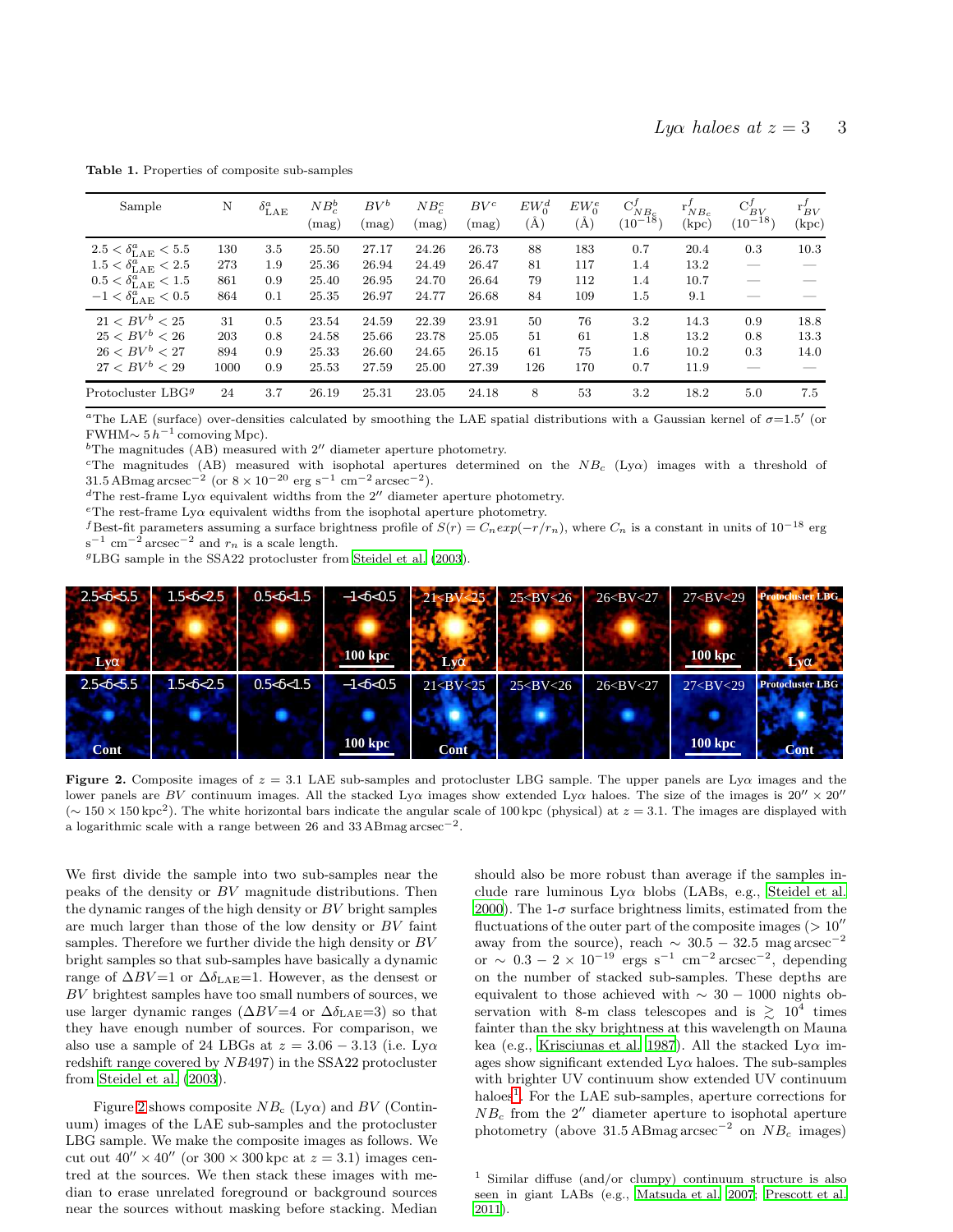

<span id="page-3-0"></span>Figure 3. Lya and continuum surface brightness radial profiles of stacked LAEs and LBGs. Plots (a) and (b) are Lya profiles of surface density and BV magnitudes divided sub-samples respectively. Plots (c) and (d) are UV continuum profiles of surface density and BV magnitudes divided sub-samples respectively. The grey shades show the range of point spread function (PSF) of the 12 pointings, normalized at the smallest bin of lowest density or faintest UV luminosity sub-samples. All the Lyα haloes are much larger than the PSF. For continuum, it is difficult to examine the halo profiles due to their faintness except for the sub-samples with brighter UV continuum. The dashed lines are fitted exponential profiles,  $S(r) = C_n exp(-r/r_n)$ , where  $C_n$  is a constant and  $r_n$  is a scale length. In order to avoid effect from the PSF and central bright cores, only bins larger than  $r = 3''$  are used for the profile fitting. The error bar shows a 1- $\sigma$ uncertainty for each bin.

are  $\sim 0.5 - 1.2$  mag, while those for BV are  $\sim 0.2 - 0.7$  mag. We have confirmed that the results do not change significantly if we use different stacking methods (e.g., 2 or  $3-\sigma$ ) clipping average).

The composite  $Ly\alpha$  and continuum surface brightness profiles are shown in Figure [3.](#page-3-0) We also plot the range of the point spread function (PSF) of the 12 pointings, normalized with the data at the smallest radius for lowest LAE surface density or faintest UV luminosity sub-samples. The  $1-\sigma$  uncertainty for each bin is estimated from dividing the  $\sqrt{A}$ , where A is an area of a bin annulus in unit of arcsec<sup>2</sup>  $1-\sigma$  surface brightness limit of each composite image with (i.e., assuming Poisson statistics). To quantify the shape of the haloes, we fitted them using an exponential profile,  $S(r) = C_n exp(-r/r_n)$ , where  $C_n$  is a constant and  $r_n$  is a scale length, by following S11. In order to avoid contribu-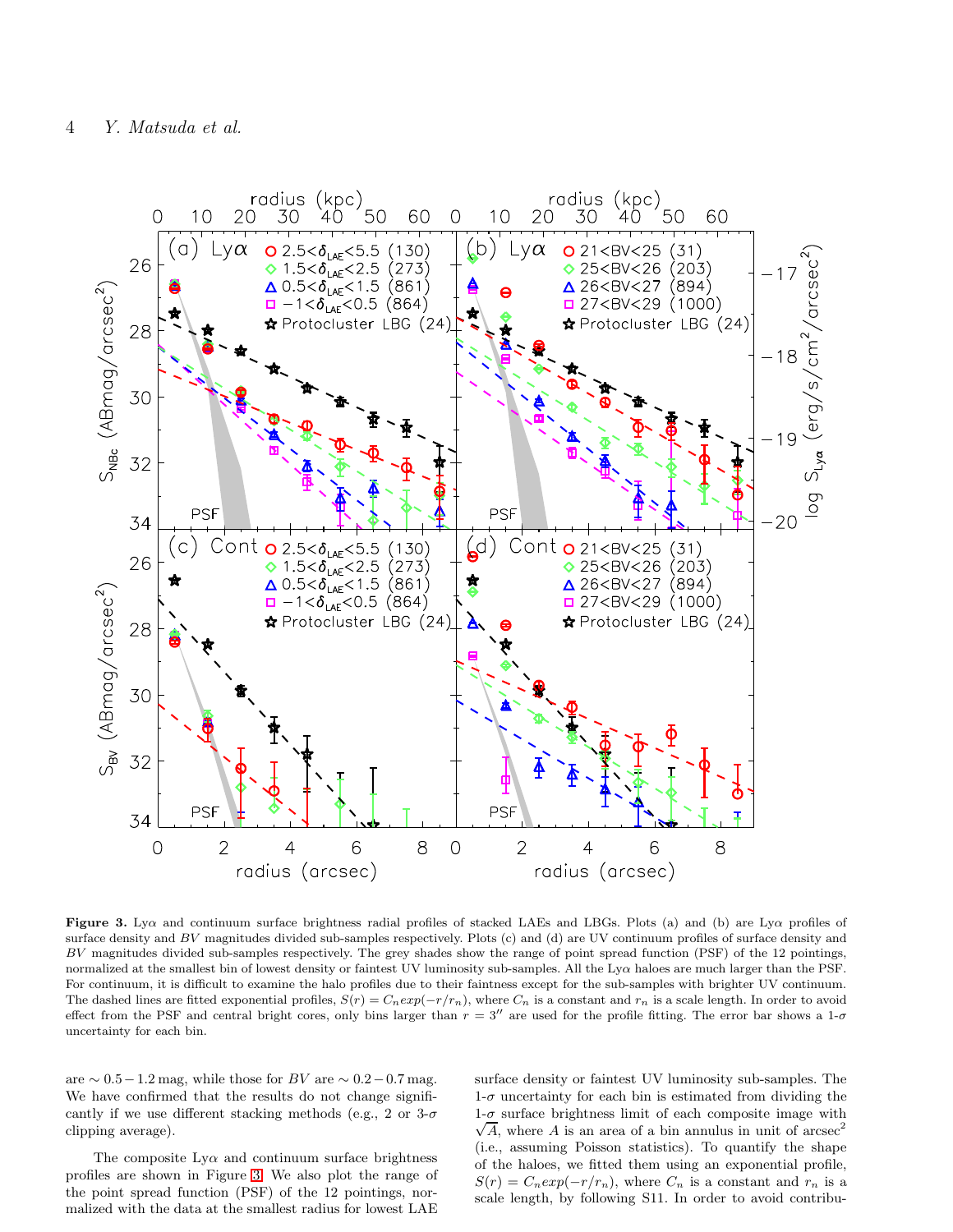

<span id="page-4-0"></span>Figure 4. Ly $\alpha$  scale length as a function of (a) LAE surface density and (b) central UV luminosity based on BV magnitude measured with 2<sup>"</sup> diameter aperture photometry. The symbols are same as in Figure [3.](#page-3-0) The dashed lines are  $r = 0.6 \times (1 + \delta_{\rm LAE})^2 + 8.4$  kpc (left) and  $r = 12.4 \text{ kpc (right)}$ . These trends suggest that the spatial extents of the Ly $\alpha$  haloes are determined by the surrounding Mpc-scale environment rather than the central UV luminosities. The upside down triangles are not main sub-samples shown in Table [1](#page-2-0) but parts of sub-samples for checking these trends (see text). The error bars represent  $1-\sigma$  uncertainties of the exponential profile fitting shown in Figure [3.](#page-3-0) The star-formation rate (SFR) is converted from the BV magnitude without dust attenuation correction [\(Kennicutt](#page-5-27) [1998](#page-5-27)).

tion from the central galaxies and effect from the PSF, we use only data larger than a radius of  $3''$  for the fitting. The best-fit parameters are shown in Table [1.](#page-2-0)

We check consistency between our work and the S11's work using the protocluster LBG sample. The  $Ly\alpha$  scale length of the protocluster LBG sample  $(r = 18.2 \pm 2.2 \text{ kpc})$ is similar to that of the S11's full sample  $(r = 17.5 \text{ kpc})$ , both of which are derived from median stacking. In contrast, the UV-continuum scale length of the protocluster LBG sample  $(r = 7.5 \pm 2.0 \,\text{kpc})$  seems to be larger than S11's one  $(r = 3.4 \text{ kpc})$ . This difference would come from the different radius ranges used for the profile fittings. We use data larger than a radius of 3′′ for the fitting of the haloes. However, the surface brightness of the UV-continuum profile with  $r \gtrsim 3''$ are fainter than  $\sim 31 \text{ ABmag}$  arcsec<sup>2</sup> and almost out of the range studied in S11 (as shown in their Figure 7). If we use data within  $r < 3''$  or above 31 ABmag arcsec<sup>2</sup>, the UV continuum scale length of the protocluster LBG sample decreases to  $r \sim 4 \text{ kpc}$  and approaches the S11's result.

In Figure [4,](#page-4-0) we plot the characteristic exponential scale lengths as a function of the LAE surface over-density and central BV magnitude. The  $Ly\alpha$  scale lengths appear to be roughly proportional to the square of the LAE surface density,  $r \propto (1 + \delta_{\rm LAE})^2 \propto \Sigma_{\rm LAE}^2$  while there is no clear trend with the central BV magnitude. We check that the LAE sample in a peak over-density with  $\delta_{\rm LAE} = 4.5 - 5.5$ 

has a Ly $\alpha$  scale length of  $r_{\text{Ly}\alpha} = 29.2 \pm 4.8 \,\text{kpc}$  and also follows this trend (orange upside down triangle in the left panel). The Ly $\alpha$  scale length of the BV brightest (BV =  $21 - 25$  ABmag) sub-sample seems to have slightly higher value than other BV magnitude divided sub-samples. After excluding 6 sources in  $BV = 21 - 24$  ABmag, which may contain QSOs or AGNs [\(Steidel et al. 2002](#page-6-13)), the LAE subsample with  $BV = 24 - 25$  ABmag has a Ly $\alpha$  scale length of  $r_{\text{Lvo}} = 12.0 \pm 0.7$  kpc (orange upside down triangle in the right panel), and is consistent with the average  $Ly\alpha$  scale length of the BV-magnitude divided sub-samples. The  $Ly\alpha$ scale length of the protocluster LBGs is close to that of the LAE sub-sample with a similar over-density (left panel) but larger than those of the BV magnitude divided sub-samples (right panel). These results suggest that  $Ly\alpha$  scale length is a strong function of the Mpc-scale LAE surface density rather than the central UV luminosity.

## 4 SUMMARY AND DISCUSSION

Using samples of 2128 LAEs and 24 protocluster LBGs at  $z = 3.1$ , we examine Ly $\alpha$  surface brightness profiles as a function of environment or central UV luminosity. Our results show that the  $Ly\alpha$  scale lengths are roughly proportional to the square of the Mpc-scale LAE surface densities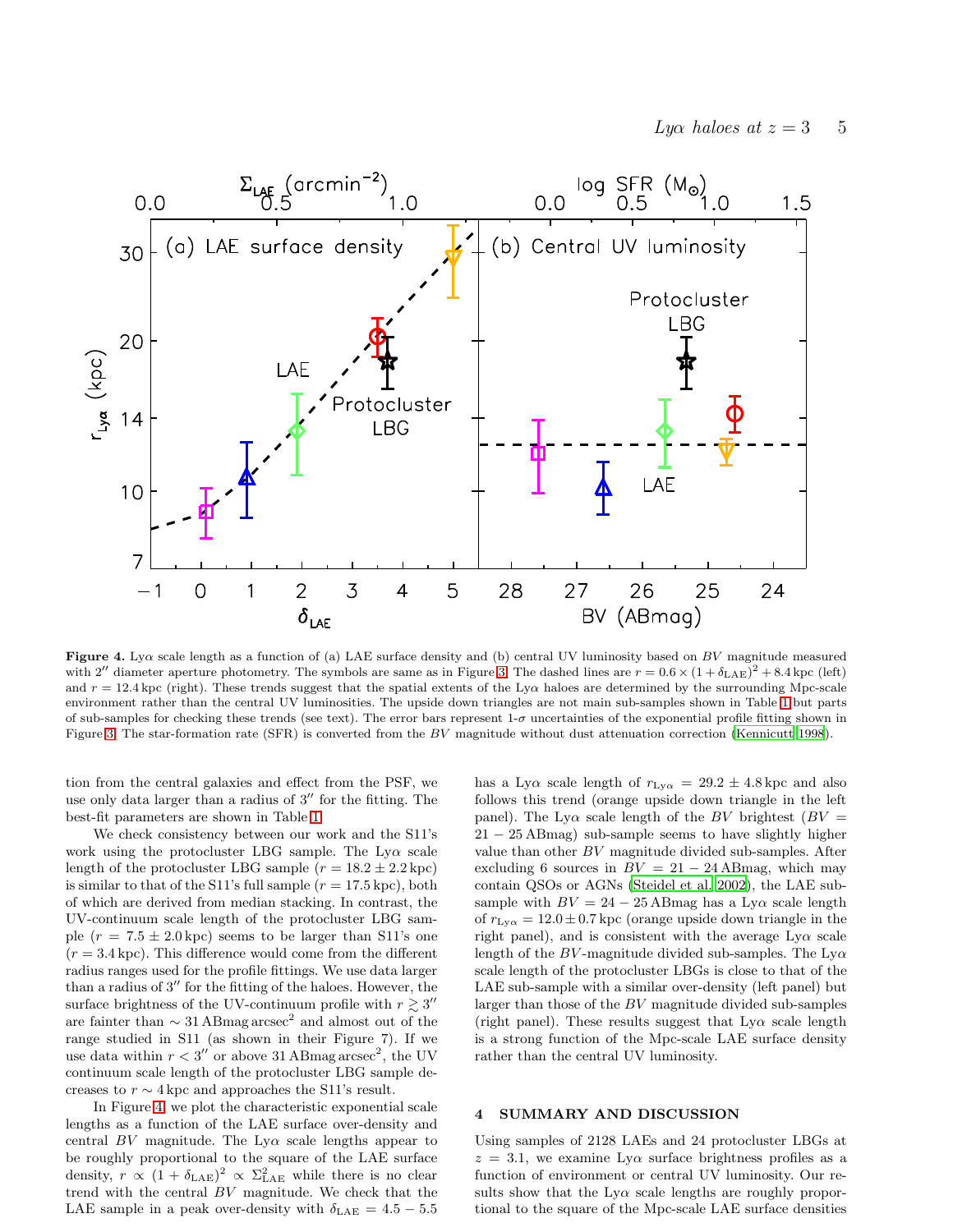# 6 Y. Matsuda et al.

 $(r_{\text{Ly}\alpha} \propto \Sigma_{\text{LAE}}^2)$ , but are almost independent of the central UV luminosities.

The apparent profiles of the  $Ly\alpha$  haloes should be determined by a combination of gas distribution around galaxies and source(s) of  $Ly\alpha$  photons (e.g., R08; S11). Including the  $Ly\alpha$  haloes, the rest-frame  $Ly\alpha$  equivalent widths of all the density divided LAE sub-samples are larger than  $EW_0 \sim$  $100 \text{ Å}$  expected for star-forming galaxies with continuous star formation lasting  $\gtrsim 10^7$  yrs (e.g., S11) and that in the over-dense region almost reaches the maximum value of  $\sim$  200 Å for very young (< 10<sup>7</sup> yrs) galaxies [\(Charlot & Fall](#page-5-28) [1993](#page-5-28)). Therefore, it is possible that  $Ly\alpha$  photons formed via shock compression by gas outflows [\(Mori & Umemura 2006;](#page-5-1) [Yamada et al. 2012b](#page-6-12)) or cooling radiation by gravitational gas inflows [\(Goerdt et al. 2010](#page-5-7); Faucher-Giguère et al. 2010; [Rosdahl & Blaizot 2011](#page-5-9)) partly contribute to illuminate the  $Ly\alpha$  haloes especially in over-dense environment. However, more than half of the  $Ly\alpha$  luminosity from the haloes can be explained by photo-ionisation by ionising photons or scattering of  $Ly\alpha$  photons produced from H<sub>II</sub> regions in and around the central galaxies in any case.

Although the CGM structure could be modified by gas inflow / outflow processes [\(Mori & Umemura 2006;](#page-5-1) [Goerdt et al. 2010](#page-5-7)), the overall structure is likely to follow the dark matter distributions (e.g., [Yajima et al. 2011;](#page-6-14) [Rudie et al. 2012](#page-6-2)). From cosmological numerical simula-tions, [Zheng et al. \(2011](#page-6-3)) predicted that  $Ly\alpha$  surface brightness profiles are made from a combination of dark matter's one-halo and two-halo contributions with a transition scale of  $r \sim 50 \,\text{kpc}$  for a  $\sim 10^{11} \,\text{M}_{\odot}$  halo. Accounting for this model, our results can be qualitatively interpreted as follows: the observed steeper slope of the  $Ly\alpha$  haloes in underdense regions mainly represent the one-halo term while the flatter slope in over-dense regions is dominated by the twohalo term. In this case, it is not surprising if the  $Ly\alpha$  spatial extents are determined by the surrounding Mpc-scale environment (e.g., [Abbas & Sheth 2005](#page-5-29)). This interpretation seems to be supported by the known tight links between individually detected LABs and the surrounding large-scale structure: giant LABs have been preferentially discovered in galaxy over-dense regions on Mpc-scales (e.g. [Steidel et al.](#page-6-5) [2000](#page-6-5); [Matsuda et al. 2004](#page-5-30), [2009](#page-5-31), [2011](#page-5-13); [Prescott et al. 2008;](#page-5-32) [Yang et al. 2010](#page-6-15); Erb, Bogosavljević, & Steidel 2011).

This study is the first attempt at investigating  $Ly\alpha$ haloes around high-z galaxies in a wide range of environment and central UV luminosity. However, we lack a sample of UV-bright galaxies with deep  $Ly\alpha$  imaging in average to moderate galaxy density environment as shown in Figure [1.](#page-1-0) It would be interesting to test if the  $Ly\alpha$  haloes around UV-selected galaxies also show such strong environmental dependence. In addition to  $Ly\alpha$  haloes, our data hint extended continuum haloes at least for UV continuum bright LAE sub-samples. Although we focus on only  $Ly\alpha$  haloes in this paper, further studies of the UV continuum haloes will be important to investigate H ii regions in the CGM. Moreover, future  $\sim 30 \text{ deg}^2$  Ly $\alpha$  imaging survey with Subaru / Hyper Suprime-Cam will provide us with  $\sim 10 \text{ k }$  LAE sample (per redshift slice) at  $z = 2 - 7$  and enable us to study the redshift evolution of the CGM structure via  $Ly\alpha$  haloes.

## ACKNOWLEDGMENTS

We thank the anonymous referee for the useful comments which significantly improved the clarity of the paper. We also thank Chuck Steidel and Ian Smail for support and encouragement. We also thank Tom Theuns, John Stott, Joop Schaye, Zheng Zheng, Michael Shull, Brian Siana, Naveen Reddy, Gwen Rudie, Ryan Trainor and Jean-Rene Gauthier for discussions and comments. YM acknowledges support from JSPS Postdoctoral Fellowship for research abroad and STFC.

# **REFERENCES**

- <span id="page-5-29"></span>Abbas U., Sheth R. K., 2005, MNRAS, 364, 1327
- <span id="page-5-16"></span>Capak P., et al., 2004, AJ, 127, 180
- <span id="page-5-28"></span>Charlot S., Fall S. M., 1993, ApJ, 415, 580
- <span id="page-5-2"></span>Dekel A., et al., 2009, Natur, 457, 451
- <span id="page-5-10"></span>Dijkstra M., Hultman Kramer R., 2012, arXiv, [arXiv:1203.3803](http://arxiv.org/abs/1203.3803)
- <span id="page-5-12"></span>Erb D. K., Bogosavljević M., Steidel C. C., 2011, ApJ, 740, L31
- <span id="page-5-8"></span>Faucher-Giguère C.-A., Kereš D., Dijkstra M., Hernquist L., Zaldarriaga M., 2010, ApJ, 725, 633
- <span id="page-5-6"></span>Furlanetto S. R., Schaye J., Springel V., Hernquist L., 2005, ApJ, 622, 7
- <span id="page-5-4"></span>Fumagalli M., Prochaska J. X., Kasen D., Dekel A., Ceverino D., Primack J. R., 2011, MNRAS, 418, 1796
- <span id="page-5-18"></span>Furusawa H., et al., 2008, ApJS, 176, 1
- <span id="page-5-7"></span>Goerdt T., Dekel A., Sternberg A., Ceverino D., Teyssier R., Primack J. R., 2010, MNRAS, 407, 613
- <span id="page-5-14"></span>Hayashino T., et al., 2004, AJ, 128, 2073
- <span id="page-5-17"></span>Kashikawa N., et al., 2004, PASJ, 56, 1011
- <span id="page-5-27"></span>Kennicutt R. C., Jr., 1998, ARA&A, 36, 189
- <span id="page-5-0"></span>Kereš D., Katz N., Weinberg D. H., Davé R., 2005, MN-RAS, 363, 2
- <span id="page-5-24"></span>Krisciunas K., et al., 1987, PASP, 99, 887
- <span id="page-5-21"></span>Landolt A. U., 1992, AJ, 104, 340
- <span id="page-5-30"></span>Matsuda Y., et al., 2004, AJ, 128, 569
- <span id="page-5-22"></span>Matsuda Y., et al., 2005, ApJ, 634, L125
- <span id="page-5-23"></span>Matsuda Y., Yamada T., Hayashino T., Yamauchi R., Nakamura Y., 2006, ApJ, 640, L123
- <span id="page-5-25"></span>Matsuda Y., Iono D., Ohta K., Yamada T., Kawabe R., Hayashino T., Peck A. B., Petitpas G. R., 2007, ApJ, 667, 667
- <span id="page-5-31"></span>Matsuda Y., et al., 2009, MNRAS, 400, L66
- <span id="page-5-13"></span>Matsuda Y., et al., 2011, MNRAS, 410, L13
- <span id="page-5-15"></span>Miyazaki S., et al., 2002, PASJ, 54, 833
- <span id="page-5-1"></span>Mori M., Umemura M., 2006, Natur, 440, 644
- <span id="page-5-20"></span>Oke, J. B. 1990, AJ, 99, 1621
- <span id="page-5-3"></span>Oppenheimer B. D., Davé R., Kereš D., Fardal M., Katz N., Kollmeier J. A., Weinberg D. H., 2010, MNRAS, 406, 2325
- <span id="page-5-19"></span>Ouchi M., et al., 2004, ApJ, 611, 660
- <span id="page-5-32"></span>Prescott M. K. M., Kashikawa N., Dey A., Matsuda Y., 2008, ApJ, 678, L77
- <span id="page-5-26"></span>Prescott M., et al., 2011, MNRAS, 417, 1374
- <span id="page-5-5"></span>Prochaska J. X., Weiner B., Chen H.-W., Mulchaey J., Cooksey K., 2011, ApJ, 740, 91
- <span id="page-5-11"></span>Rauch M., et al., 2008, ApJ, 681, 856
- <span id="page-5-9"></span>Rosdahl J., Blaizot J., 2011, arXiv, [arXiv:1112.4408](http://arxiv.org/abs/1112.4408)